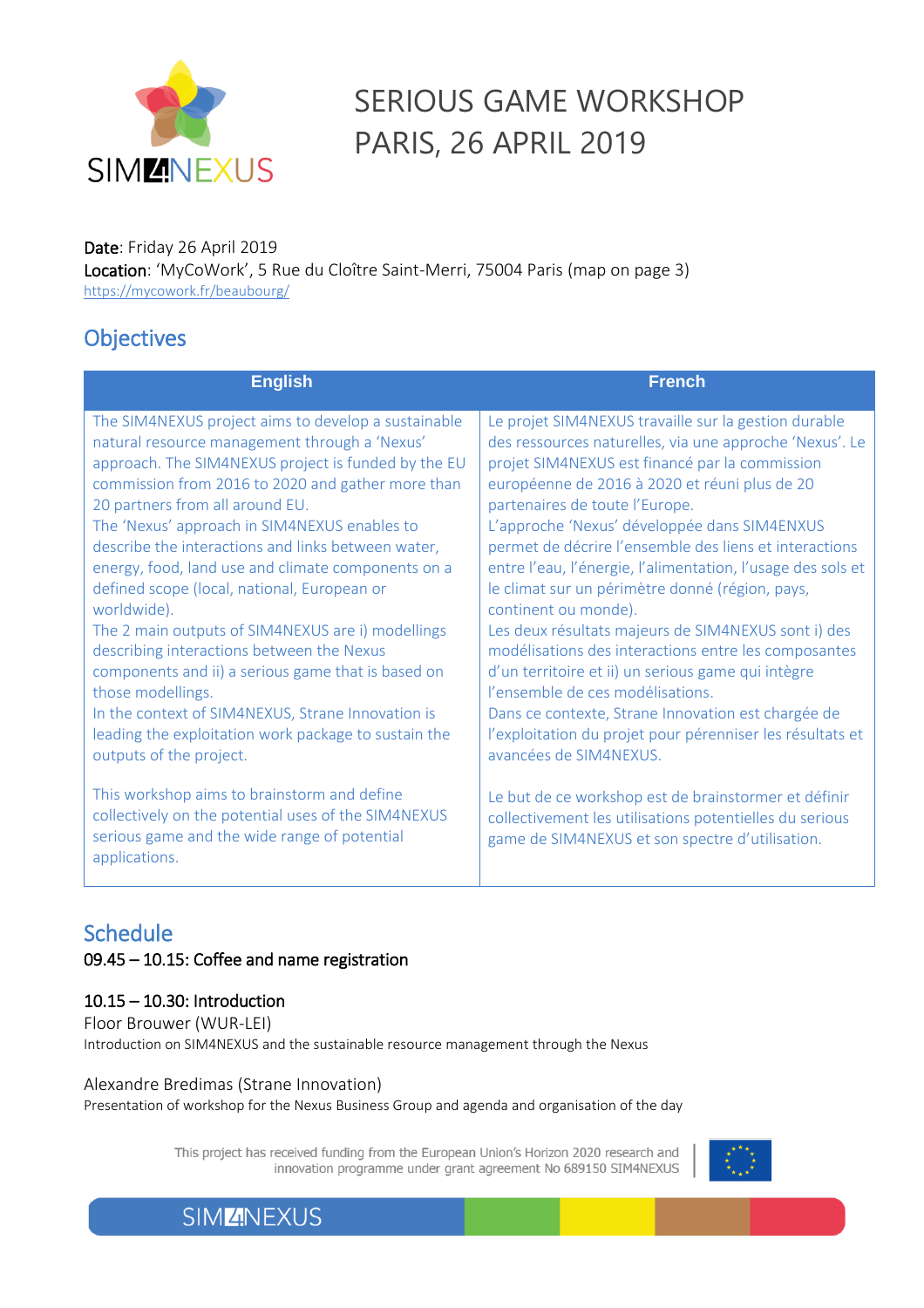### 10.30 – 10.45: Round table presentation

Participants introduce themselves and their expectations

#### 10.45 – 11.00: Presentation of the Serious Game (Jakob Luchner and Mehdi Khoury)

Brief general intro to the Serious Game in SIM4NEXUS Introduction/Simulation of Game Mechanics

#### 11.00 – 12.45: Workshop

11.00 – 11.15: First-hand experience playing the serious game

11.15 – 12.00: Playing the SIM4NEXUS serious game

### 12.00 – 12.30: Questions and answers about the serious game and brainstorming about commercial applications of the serious game on plenary

12.30 – 12.45: Wrap up of the workshop by Alexandre Bredimas (Strane Innovation)

12.45 – 14.00: Lunch and closure



This project has received funding from the European Union's Horizon 2020 research and innovation programme under grant agreement No 689150 SIM4NEXUS

**SIMZNEXUS**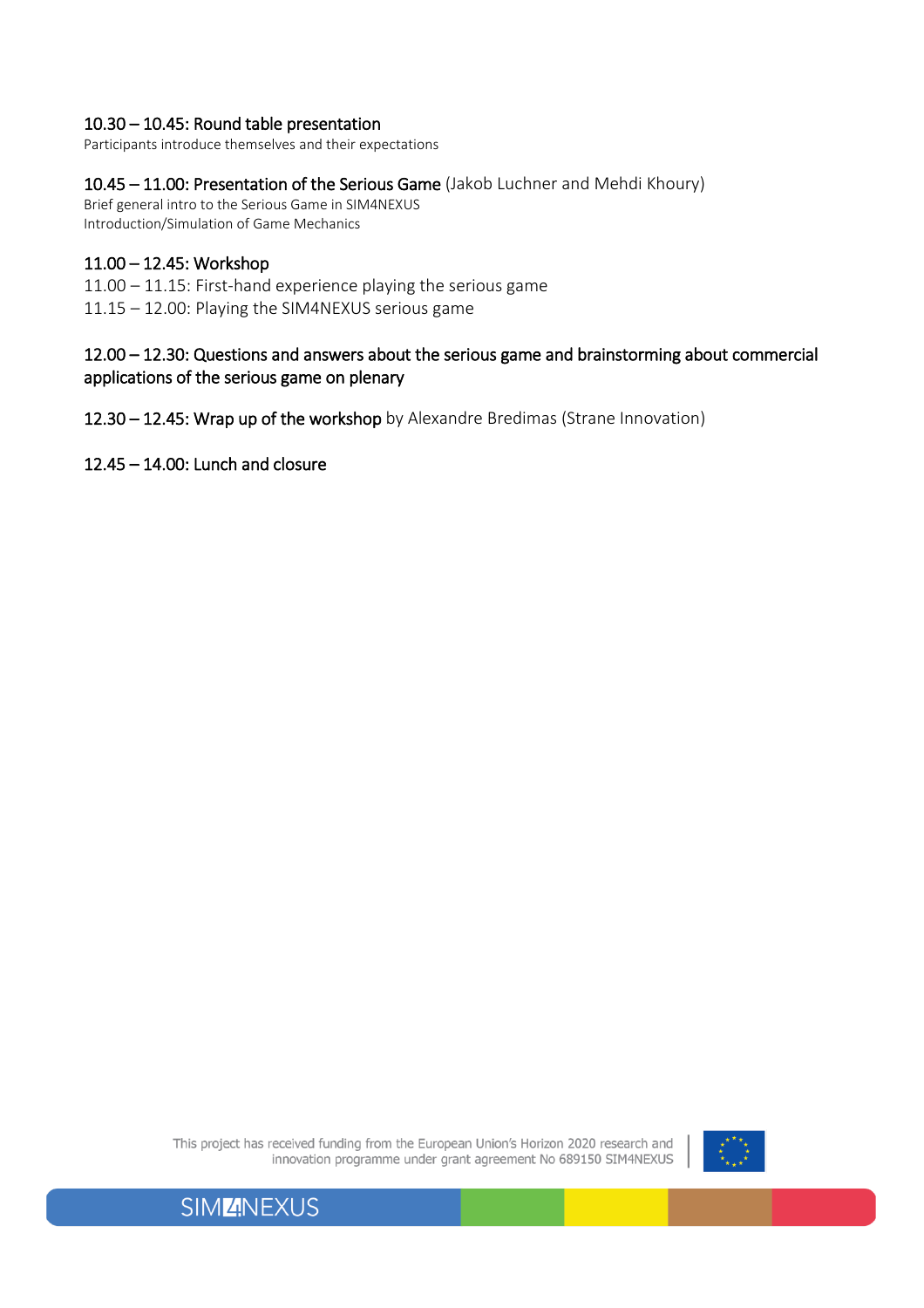# How to reach the venue



# Proposition of hotel list closed to the meeting location

#### Hôtel Andréa \*\*\*

3 rue Saint-Bon, 75004 Paris [https://www.booking.com/hotel/fr/andrea](https://www.booking.com/hotel/fr/andrea-paris.html?aid=324859&code_hotel=2149950&label=mappy-FDNA)[paris.html?aid=324859&code\\_hotel=2149950&label=mappy-FDNA](https://www.booking.com/hotel/fr/andrea-paris.html?aid=324859&code_hotel=2149950&label=mappy-FDNA) 

### Hôtel D'Win\*\*

20 rue du Temple, 75004 Paris [https://www.booking.com/hotel/fr/win.html?aid=324859&code\\_hotel=730545&label=mappy-](https://www.booking.com/hotel/fr/win.html?aid=324859&code_hotel=730545&label=mappy-ListeNA)[ListeNA](https://www.booking.com/hotel/fr/win.html?aid=324859&code_hotel=730545&label=mappy-ListeNA) 

> This project has received funding from the European Union's Horizon 2020 research and innovation programme under grant agreement No 689150 SIM4NEXUS



**SIMZNEXUS**